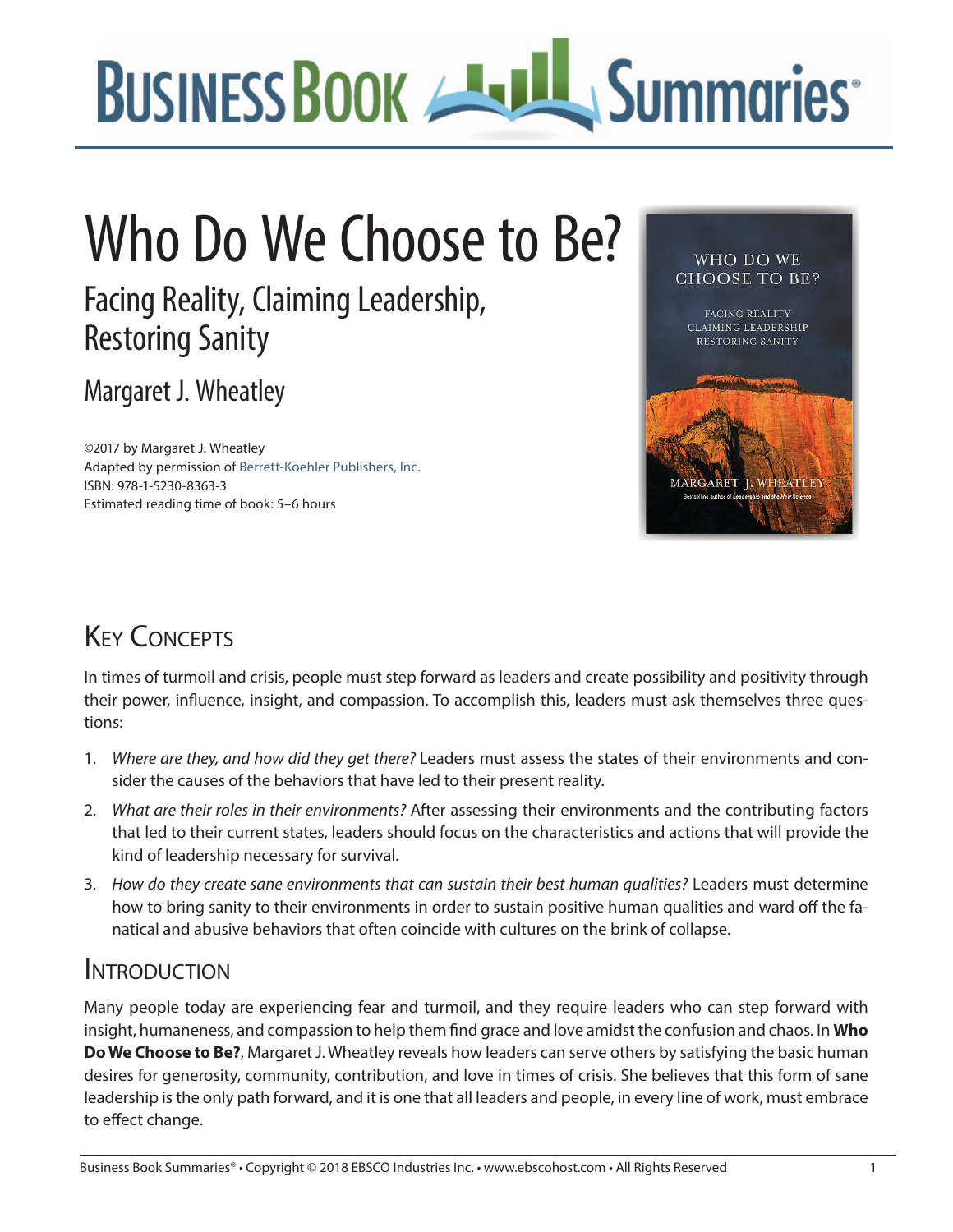#### The Arrow of Time: Everything Has a Beginning, a Middle, and an End

According to the *arrow of time* concept, everything in the observable universe occurs in a linear fashion and moves forward in one direction, from beginning to end, and from formation and order toward disorder, dysfunction, and death. Nothing is reversible, and everything is born from the events that proceed it. However, new studies reveal that this concept does not apply to open, living systems that have permeable boundaries, the capacity for sense-making, and the capability to exchange energy with the environment.

Living systems have the capacity to sustain themselves through crises, shifts, and catastrophes. They can learn

and rely on their cognition and self-organization to adapt, and in doing so, they resist the universe's pull toward the arrow of time. It is only when they close themselves off from adaptation that they lose their potential for change and growth, which ultimately assures their death.

Many of the historians who study the collapses of civilizations urge people to embrace awareness and learning because these are the tools that are required to counteract and reverse the natural progression toward disaster. They emphasize that blind reactivity, fear, self-protection, and denial will not lead people to answers, but *sane leadership*—the unshakeable faith in the human capacity to be generous, creative, and kind—will propel them forward. When people take this approach to leadership, they can train themselves to see their circumstances more clearly, acknowledge the painful details of the present, and choose actions that are rooted in compassion, insight, and wisdom. They must also fortify and open themselves to restore sanity in their organizations rather than react in fear.

*Living systems have the capacity to sustain themselves through crises, shifts, and catastrophes. They can learn and rely on their cognition and self-organization to adapt, and in doing so, they resist the universe's pull toward the arrow of time.*

#### Identity: Living Systems Change in Order to Preserve Themselves

Living systems create themselves around identities that differentiate them from everything else. Without identities, it would be impossible to organize with complexity and a sense of order, and life would be devoid of possibility.

Identities are the basis for how people define themselves, make choices, and manifest behaviors. On a personal scale, people use their identities to organize their actions and beliefs and find meaning in their lives, while on a larger scale, they rely on their shared identities to mobilize one another into purposeful action, such as restoring moral virtues or acting collectively on behalf of a cause. A shared sense of identity can be a powerful tool in mobilization efforts because it prescribes a common set of ethical standards that enables groups to shed ambiguity, hold one another accountable, judge actions, and move forward in the same direction.

#### Information: It's Better to Learn than Be Dead

Information enables living things to make sense of their environments and organize into systems that are capable of growth and adaptation. Through these means, information can serve as a powerful tool for advancement. In recent years, the study of information technology has emerged and excited people by the promise of enhanced human efficiency through mechanized means. Because of these advancements, the study of information has largely been relegated to machines. While these machines can provide previously unseen levels of efficiency, the relegation of information-based tasks has resulted in numerous negative outcomes for humankind, including increased levels of distraction, inability to concentrate, and withdrawal from the real world. People's natural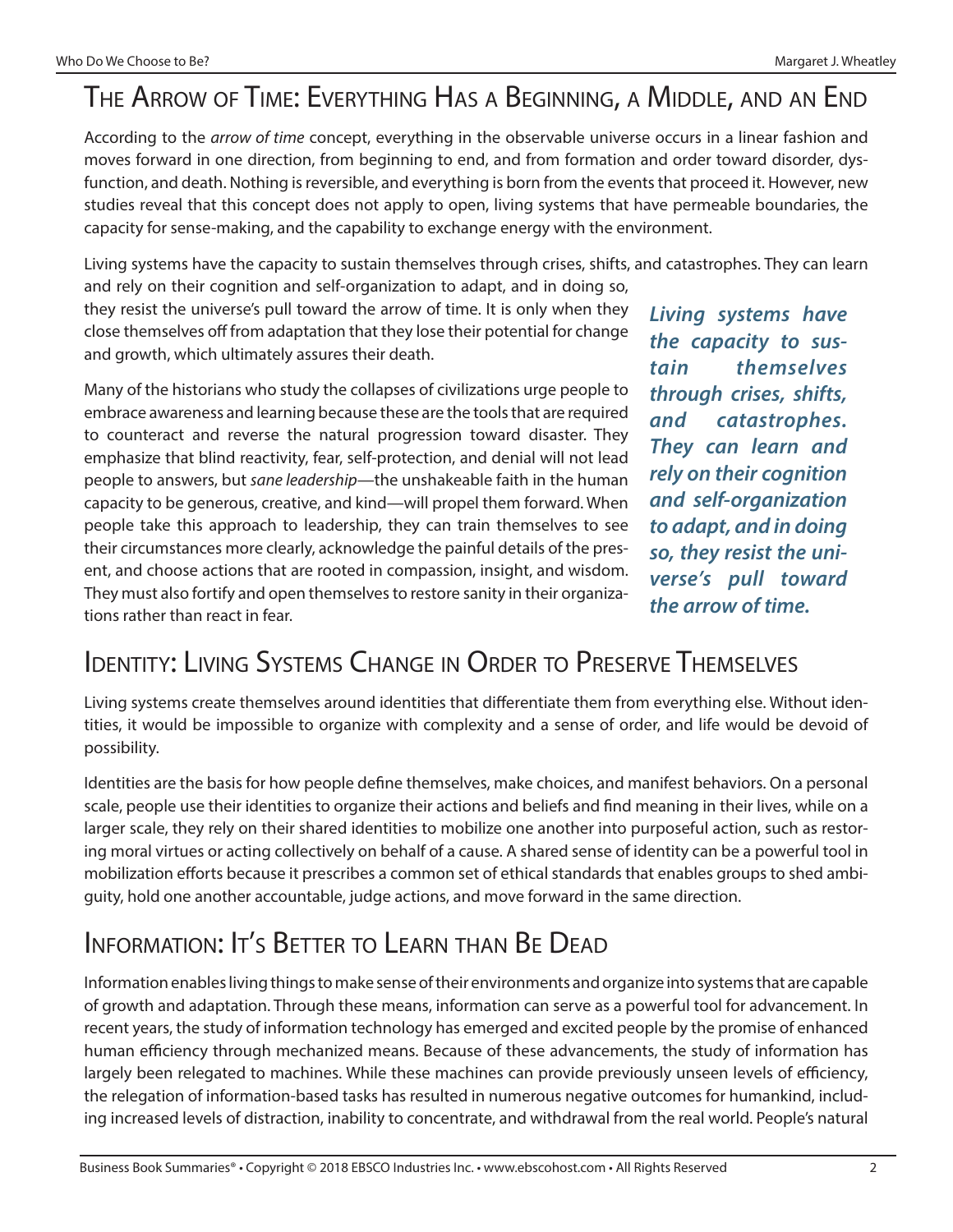inclinations for caring, compassion, and intellect falter, and re-engagement is their only means for restoring these natural capacities.

Machine-generated intelligence, which consists of data-heavy analytics, does not support people's innate need for learning. Instead, it inhibits their ability to understand through an interpretive lens, increases their sense of confusion, and diminishes their decision-making capabilities. When people choose to learn through experience and apply the insights they gain to their decisions and actions, they regain power. As organizations and teams, they can become more creative, effective, and resilient, and as individuals, they can become more innovative, engaged, and collaborative.

*Living systems rely on self-organization to create order, growth, and potential and adapt as changes occur around them.*

#### SELE-ORGANIZATION: ORDER FOR FREE

Living systems rely on self-organization to create order, growth, and potential and adapt as changes occur around them. While all living systems engage in self-organization to some degree, human self-organization is especially complex because of humans' powerful cognitive abilities. They internalize information from their environments and concoct new information in the forms of gossip, rumors, lies, and conspiracy theories. Further, they use information to

strengthen their group identities, close out divergent views, and gain a sense of belonging and acceptance that inspires them to work toward shared causes.

Leaders must recognize the power that comes with self-organization and collective momentum toward a shared cause. They must create a unifying sense of identity through formalized values, principles, patterns, norms, and expectations and grant personal autonomy that allows others to determine how to translate identities into actions. It is imperative for leaders to create conditions in which people can act collectively with a focus on sanity and not in ways that are fanatical or abusive. They must also learn to motivate others through a sense of devotion that engages them, encourages them to seek out the best courses of action, and dissuades them from abandoning their causes.

### Perception: What You See Is All You Get

Humans use their sense-making abilities to understand the world, and they rely on their perception to answer some of the world's biggest questions, including who they are as a species and the functions of the universe. They also cling to paradigms to provide them with reliable guidance for how they might live in the world, even when these paradigms fail to provide them with steadfast guidance.

When people cling to baseless paradigms, they tend to resist change and become more fundamentalist and certain about their views. Leaders often fall prey to this way of thinking, but successful leaders cannot blindly pursue this false sense of certainty; instead, they must rely on perception to develop a clearer sense of reality.

When leaders create shared perceptions in their organizations that are grounded in their shared identities, individuals gain a sharper focus in their decision-making roles and learn to interpret situations the same way as others in their organizations. Leaders must be tasked with sharing their organizations' stories and forming empowering, comprehensive stories that link to their collective identities. This is the tool that will empower leaders to create shared perceptual filters, develop organizational coherence, provide frames of reference for individual actions, and define the future for their organizations.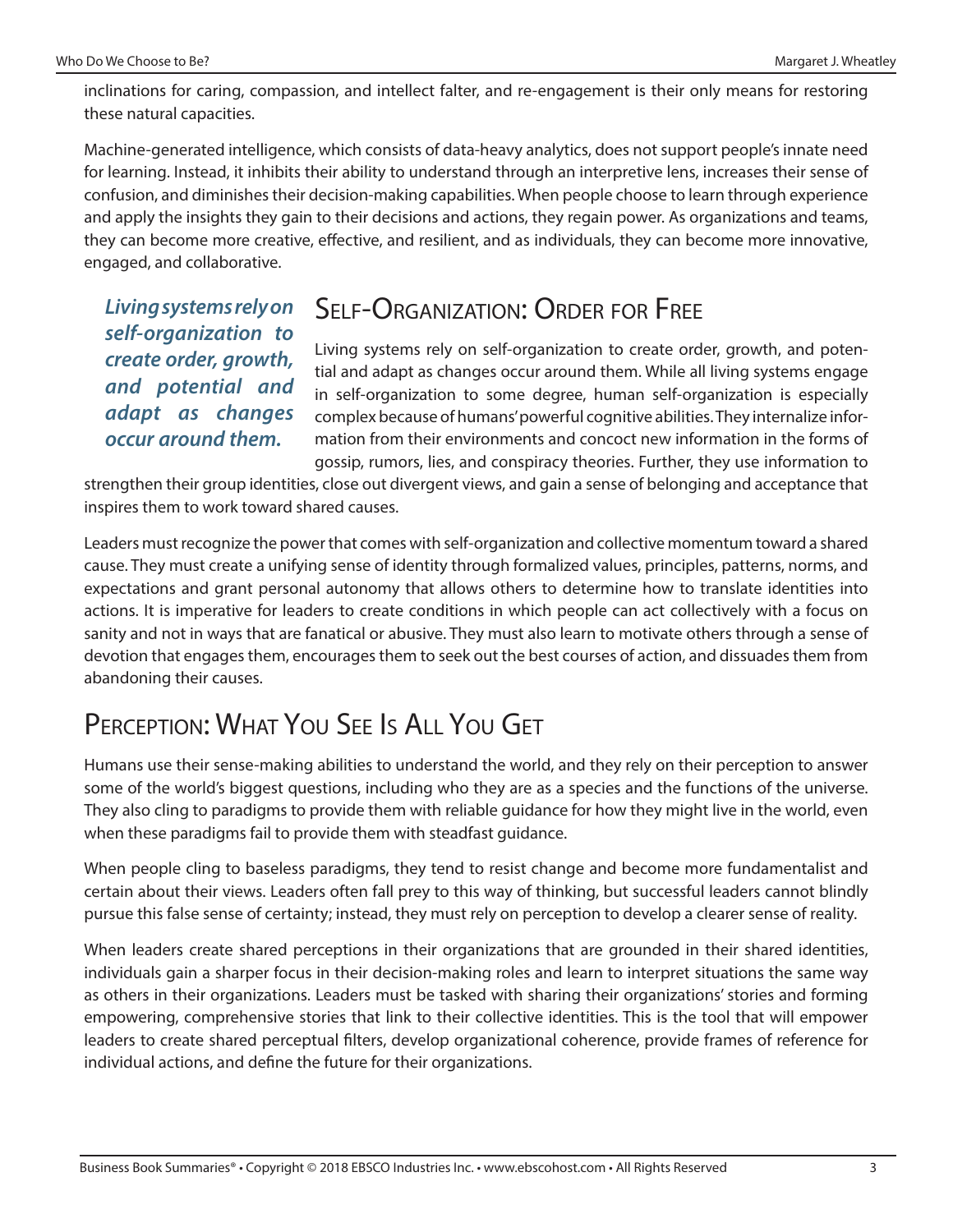#### Interconnectedness: Nothing Living Lives Alone

Life does not change through incremental movements, and it is not simply the sum of individual parts. Culture develops and changes through emergence and works through the networks of intertwined relationships to create something new. It cannot be changed through reductionism, but many leaders and individuals attempt to undo things to correct them and create better alternatives. However, this approach is ineffective in emergent cultures: Patterns of response cannot be reversed. Instead, people must simply start over.

Although individuals cannot change the emergent environment, they *can* free themselves from emergent cultures by returning to their identities and reclaiming their beliefs. They must be engaged, observant, committed to learning through experience, and willing to use what they learn to adapt and change. As they proceed, people must embed their values-driven beliefs, reclaim their life-affirming identities, and forge new cultures in themselves, their teams, and their organizations.

# WHO DO WE CHOOSE TO BE?

In today's culture, it is evident that social, economic, and political policies are not only failing to solve the problems that are plaguing civilization, but they are also inciting anger and alienation among individuals. Some leaders respond to these failings in negative, unhelpful ways, but others step forward with compassion and insight, acting as warriors for the human spirit. Every leader must decide who he or she wants to be.

Leaders who choose the noble path persevere through difficult circumstances and devote themselves to their calling of protecting, championing, honoring, and serving others. They refrain from adding to the confusion, aggression, and fear that overwhelms those around them and, instead, act in ways that are ethical and decent. They choose their actions wisely and invite others to take a stand against injustice, inequality, and suffering, wherever it occurs, by applying compassion and insight.

### No Matter What

People cannot trust themselves to behave perfectly all the time, to excel constantly, or to trust that they will never cause harm or hurt, but they can trust their ability to know themselves and learn their triggers, reactions, strengths, and weaknesses.

People must accept that as they try and fail to accomplish things, they must always try again. Once this truth is accepted, they will gain the confidence to take on difficult challenges and do whatever they can to help others. People must work toward building a legacy in their lives and in their organizations to create value and encourage others to continue working to create positive outcomes and make a difference for future generations.

#### About the Author

**[Margaret J. Wheatley](http://margaretwheatley.com/)** writes, teaches, and speaks about how people can organize and accomplish work in chaotic times, sustain their relationships, and willingly step forward to serve. Since 1973, Wheatley has worked with a broad variety of organizations, ranging from the head of the U.S. Army to groups of Girl Scouts, from CEOs and government ministers to small town ministers, and from large universities to rural aboriginal villages. She has written and cowritten several best-selling books, including *So Far From Home: Lost and Found in Our Brave New World*; *Walk Out Walk On: A Learning Journey Into Communities Daring to Live the Future Now*; *Perseverance*;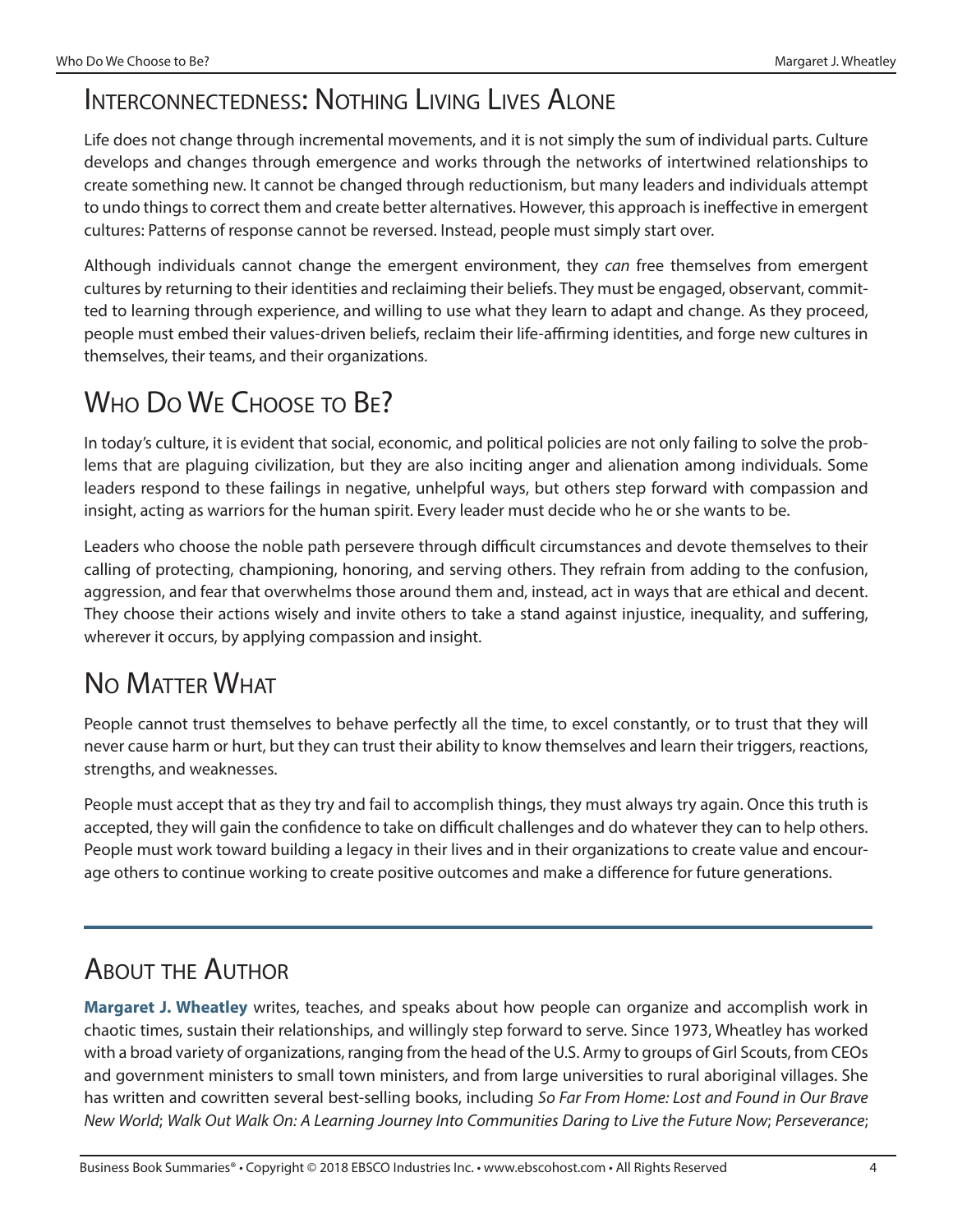*Leadership and the New Science*; *Turning to One Another: Simple Conversations to Restore Hope to the Future*; *Finding Our Way*: *Leadership for an Uncertain Time*; and *A Simpler Way*. Wheatley is also the cofounder and president emerita of the Berkana Institute, a leader in experimenting with new organizational forms based on a coherent theory of living systems.

#### **Click Here [to Purchase](https://www.amazon.com/Who-Do-Choose-Leadership-Restoring/dp/1523083638/ref=sr_1_1?ie=UTF8&qid=1507140212&sr=8-1&keywords=9781523083633) the Book**

Copyright of Business Book Summaries, Business Book Review, BusinessSummaries, and BizSum is property of EBSCO Publishing Inc. and its content may not be copied or emailed to multiple sites or posted to a listserv without the copyright holder's express written permission. However, users may print, download, or email summaries for individual use. Business Book Summaries® is a service of EBSCO Publishing, Inc. For more information about BBS, to subscribe to BBS, or to provide us feedback, visit our website:<www.ebscohost.com>. EBSCO Publishing Inc., 10 Estes Street, Ipswich, MA 01938 USA